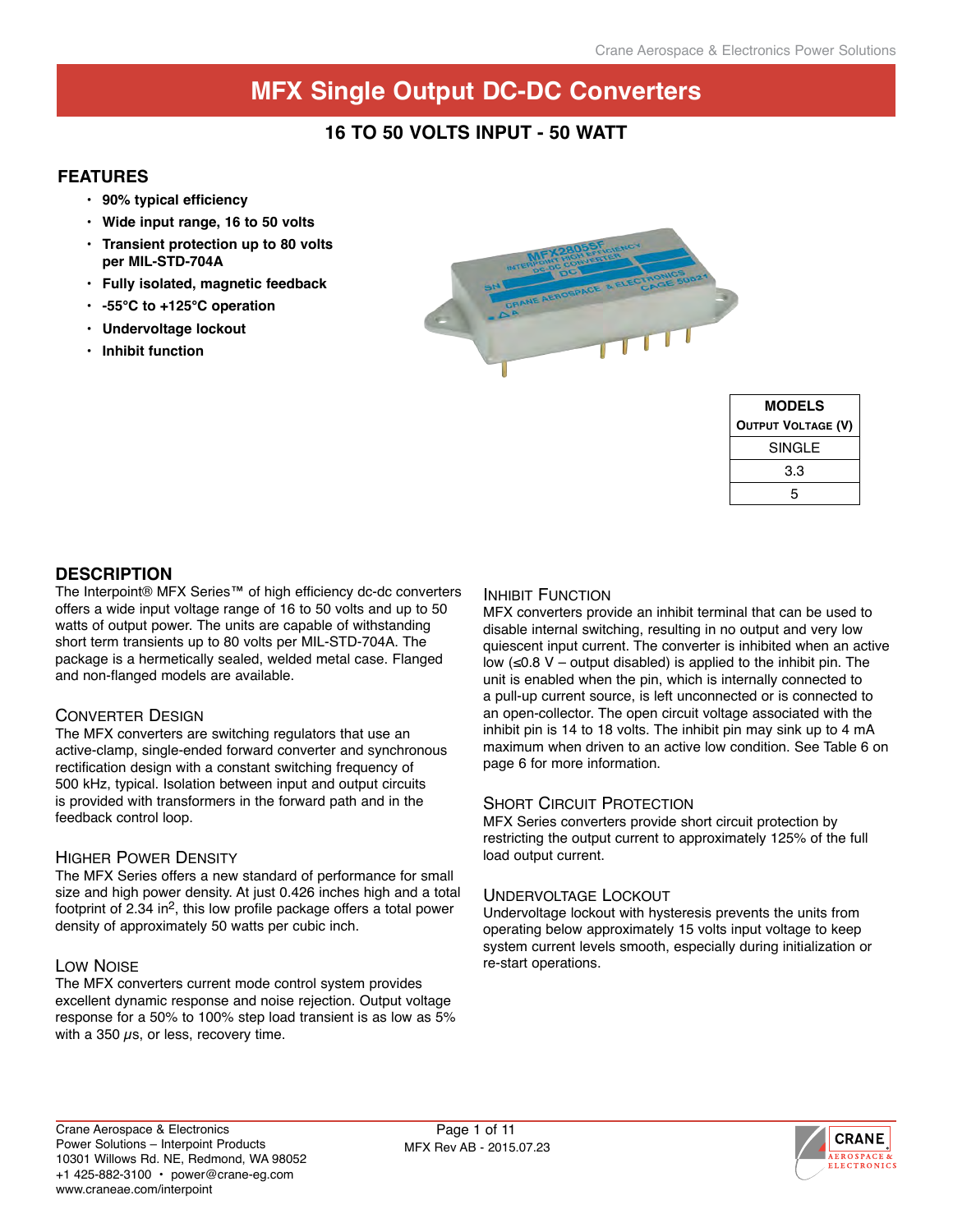

### **28 Volt input – 25 Watt 16 to 50 Volts Input - 50 Watt**

Figure 1: MFX Single Block Diagram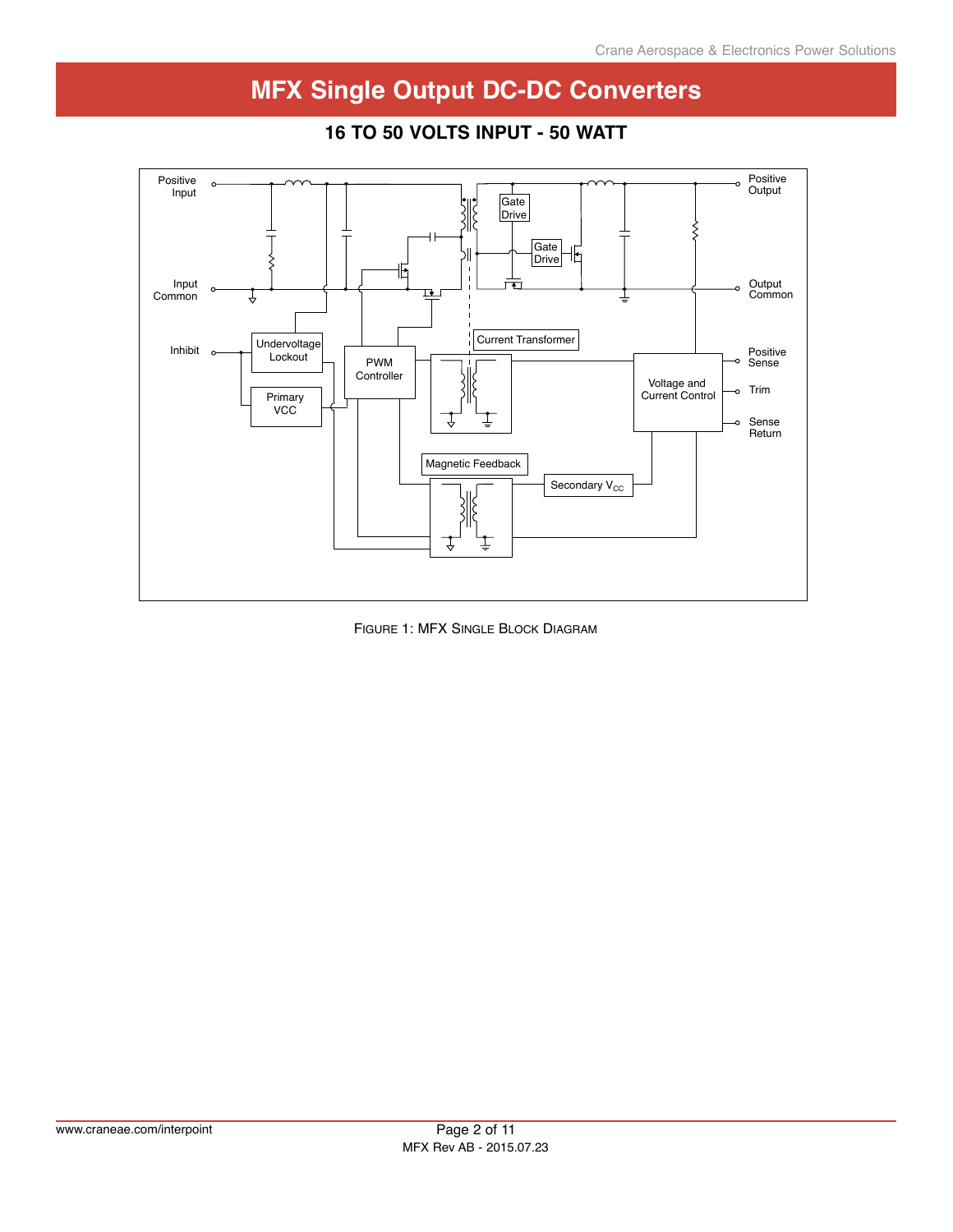### **28 Volt input – 25 Watt 16 to 50 Volts Input - 50 Watt**



### **Remote sensE**

CAUTION: The converter will be permanently damaged if the positive sense (pin 7) is shorted to ground. Damage may also result if the output common or positive output is disconnected from the load when the remote sense leads are connected to the load.





Figure 3: Trim Connection

| <b>TABLE 1: TRIM FORMULAS</b>                                                                              |                                                                |            |                                              |  |  |  |  |  |
|------------------------------------------------------------------------------------------------------------|----------------------------------------------------------------|------------|----------------------------------------------|--|--|--|--|--|
| 25° C, V <sub>O</sub> = desired output voltage <sup>1</sup> , R <sub>T</sub> = trim resistor (k $\Omega$ ) |                                                                |            |                                              |  |  |  |  |  |
| Function                                                                                                   | Formula <sup>2</sup><br>Nominal V <sub>OUT</sub><br>Trim Range |            |                                              |  |  |  |  |  |
| Trim Down 3                                                                                                | 3.3                                                            | 3.3 to 3.0 | $R_T = 31.1 \frac{2.982 - V_O}{V_O - 3.311}$ |  |  |  |  |  |
| Trim Up <sup>4</sup>                                                                                       |                                                                | 3.3 to 3.9 | $R_T = 23.2 \frac{3.996 - V_O}{V_O - 3.311}$ |  |  |  |  |  |
| Trim Down 3                                                                                                | 5                                                              | 5.0 to 4.5 | $R_T = 90.2 \frac{4.409 - V_O}{V_O - 5.015}$ |  |  |  |  |  |
| Trim Up <sup>4</sup>                                                                                       |                                                                | 5.0 to 5.5 | $R_T = 72$ $\frac{5.522 - V_O}{V_O - 5.015}$ |  |  |  |  |  |

1. The output voltage may vary by ±5% of the calculated value.

2. If the calculated value is negative, the desired output voltage is outside the allowed trim range.

3. When trimming down do not exceed the maximum current.

4. When trimming up do not exceed the maximum power.

Figure 2: Remote Sense Connection 1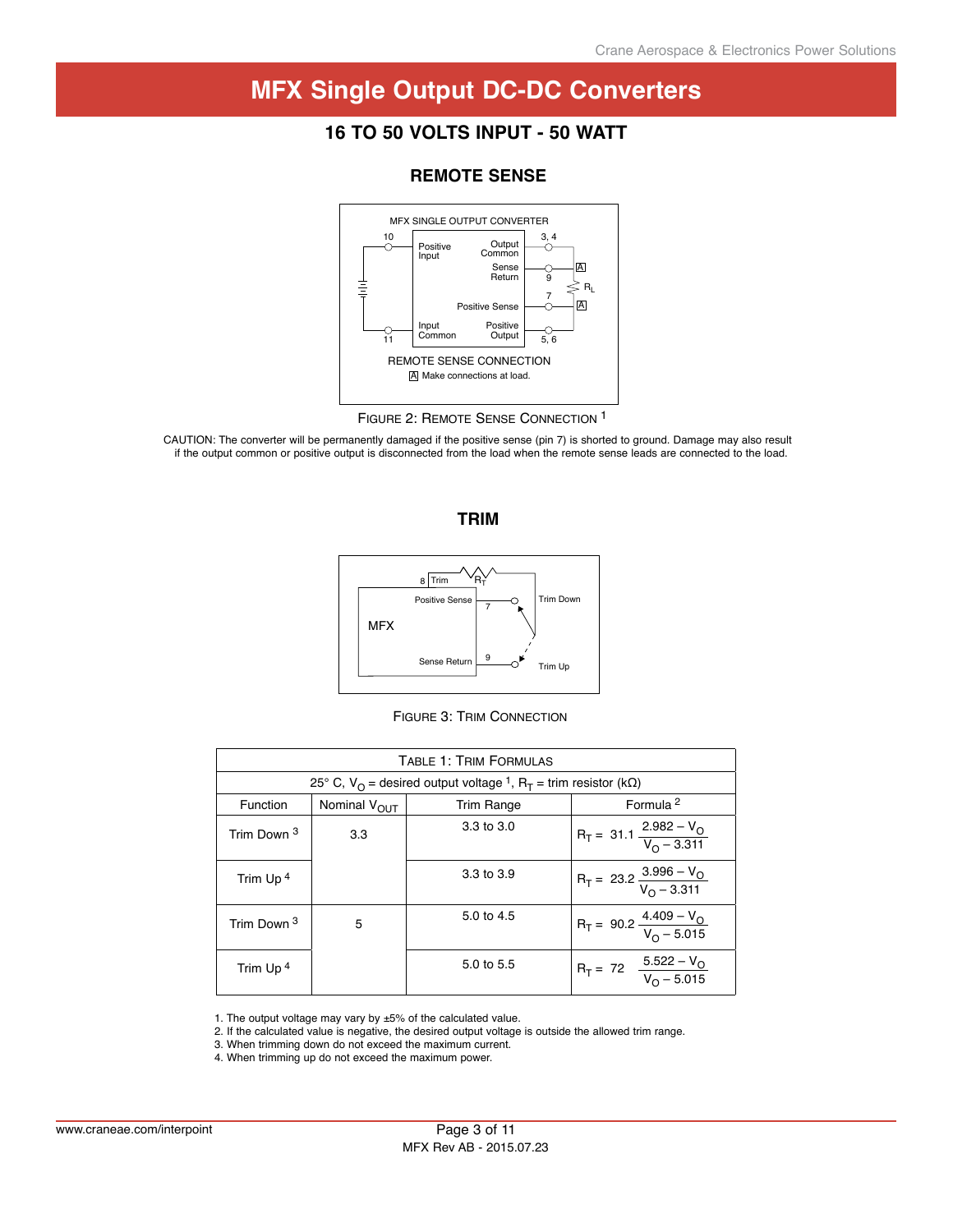### **28 Volt input – 25 Watt 16 to 50 Volts Input - 50 Watt**

| PIN OUT |                        |  |  |  |
|---------|------------------------|--|--|--|
| Pin     | <b>Single Output</b>   |  |  |  |
| 1       | No connection          |  |  |  |
| 2       | Case Ground            |  |  |  |
| з       | Output Common          |  |  |  |
| 4       | Output Common          |  |  |  |
| 5       | Positive Output        |  |  |  |
| 6       | <b>Positive Output</b> |  |  |  |
| 7       | Positive Sense         |  |  |  |
| 8       | Trim                   |  |  |  |
| 9       | Sense Return           |  |  |  |
| 10      | Positive Input         |  |  |  |
| 11      | Input Common           |  |  |  |
| 12      | Inhibit                |  |  |  |

|  | <b>PINS NOT IN USE</b> |  |
|--|------------------------|--|
|  |                        |  |

| Inhibit      | Leave unconnected                           |
|--------------|---------------------------------------------|
|              | Positive Sense   Connect to Positive Output |
| Trim         | Leave unconnected                           |
| Sense Return | Connect to Output Common                    |

Table 3: Pins Not in Use

Table 2: Pin Out



Dotted line outlines flanged package option.

See Figure 6 on page 8 and Figure 7 on page 9 for dimensions.

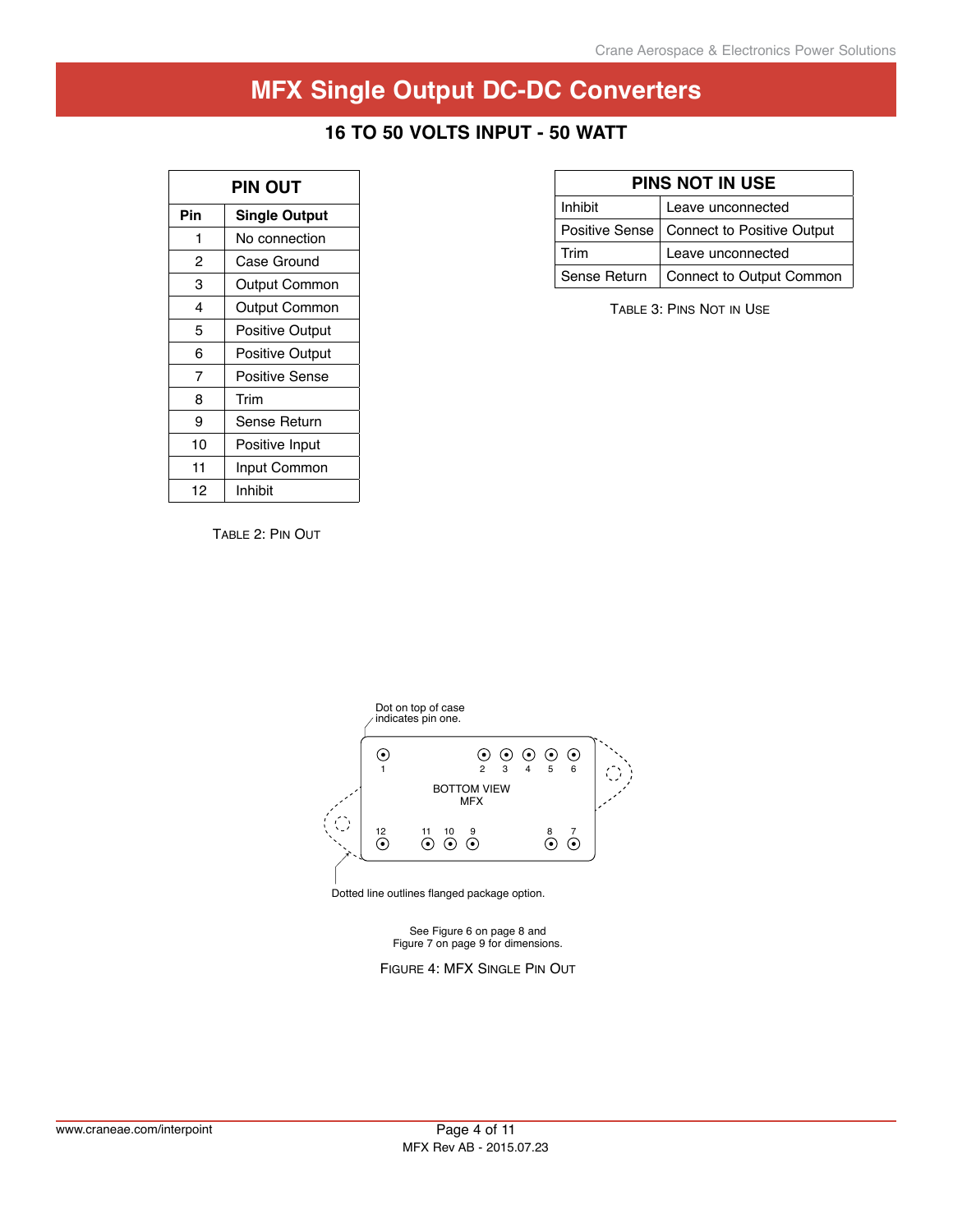# **28 Volt input – 25 Watt 16 to 50 Volts Input - 50 Watt**



| FIGURE 5: MODEL NUMBERING KEY |
|-------------------------------|
|-------------------------------|

| <b>SMD NUMBERS</b>                                                                                                                                                                                                                                                                                        |                         |  |  |  |  |
|-----------------------------------------------------------------------------------------------------------------------------------------------------------------------------------------------------------------------------------------------------------------------------------------------------------|-------------------------|--|--|--|--|
| <b>STANDARD MICROCIRCUIT DRAWING</b><br>(SMD)                                                                                                                                                                                                                                                             | <b>MFX SIMILAR PART</b> |  |  |  |  |
| 5962-1520401HXC IN PROCESS                                                                                                                                                                                                                                                                                | MFX283R3S/883           |  |  |  |  |
| 5962-1520402HXC IN PROCESS                                                                                                                                                                                                                                                                                | MFX2805S/883            |  |  |  |  |
| To indicate the flanged case option change the "X" to "Z" In the SMD<br>number. The SMD number shown is for Class H screening, non-flanged.<br>For exact specifications for an SMD product, refer to the SMD drawing.<br>SMDs can be downloaded from:<br>http://www.landandmaritime.dla.mil/programs/smcr |                         |  |  |  |  |

Table 4: SMD Number Cross Reference

| <b>MODEL NUMBER OPTIONS</b><br>TO DETERMINE THE MODEL NUMBER ENTER ONE OPTION FROM<br><b>EACH CATEGORY IN THE FORM BELOW.</b>                                                    |                                      |  |  |  |  |  |  |
|----------------------------------------------------------------------------------------------------------------------------------------------------------------------------------|--------------------------------------|--|--|--|--|--|--|
| Case Options <sup>3</sup><br>Output Voltage 1<br>Screening <sup>4</sup><br><b>Base Model and</b><br>Number of<br><b>CATEGORY</b><br>Outputs <sup>2</sup><br><b>Input Voltage</b> |                                      |  |  |  |  |  |  |
| <b>OPTIONS</b>                                                                                                                                                                   | (standard, leave blank)<br>ES<br>883 |  |  |  |  |  |  |
| <b>FILL IN FOR</b><br>MODEL $#$                                                                                                                                                  | MFX28                                |  |  |  |  |  |  |

Notes

1. Output Voltage: An R indicates a decimal point. 3R3 is 3.3 volts out.

2. Number of Outputs: S is a single output.

3. Case Options: For the standard case, Figure 6 on page 8, leave the case option blank. For the flanged case option, Figure 7 on page 9, insert the letter F in the Case Option position

4. Screening: For standard screening leave the screening option blank. For other screening options, insert the desired screening level. For more information see Table 8 on page 10 and Table 9 on page 11.

Table 5: Model Number Options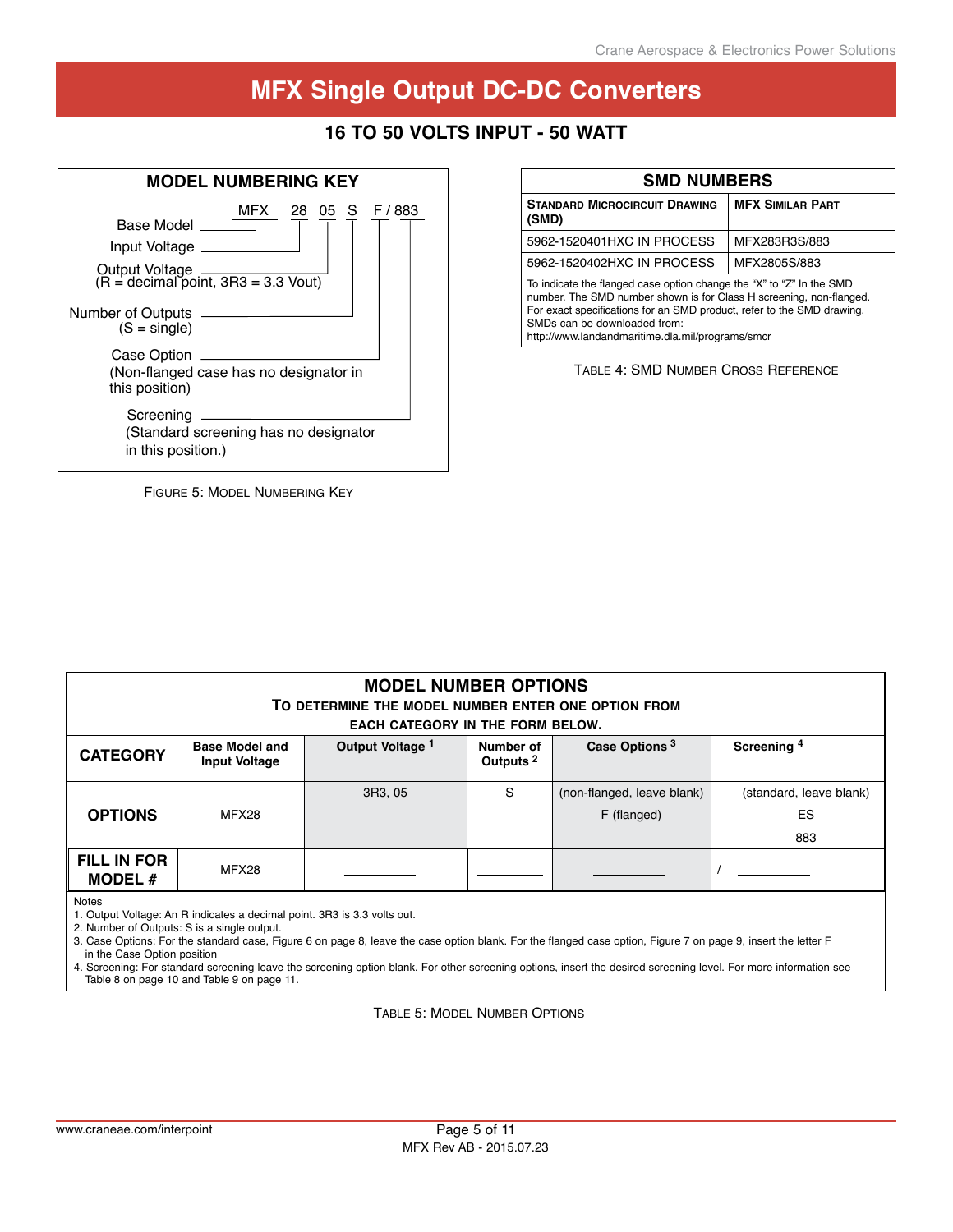# **28 Volt input – 25 Watt 16 to 50 Volts Input - 50 Watt**

Table 6: Operating Conditions, All Models, 25°C case, 28 Vin, 100% load, unless otherwise specified.

| <b>MFX SERIES</b>                             |                                     | <b>ALL MODELS</b>          |             |                     |                                   |
|-----------------------------------------------|-------------------------------------|----------------------------|-------------|---------------------|-----------------------------------|
| <b>PARAMETER</b>                              | <b>CONDITIONS</b>                   | <b>MIN</b>                 | <b>TYP</b>  | <b>MAX</b>          | <b>UNITS</b>                      |
| LEAD SOLDERING TEMPERATURE 1                  | 10 SECONDS MAX.                     |                            |             | 300                 | °C                                |
| STORAGE TEMPERATURE 1                         |                                     | -65                        | —           | $+150$              | $^{\circ}C$                       |
| <b>CASE OPERATING</b>                         | <b>FULL POWER</b>                   | $-55$                      |             | $+125$              | $^{\circ}C$                       |
| <b>TEMPERATURE</b>                            | ABSOLUTE <sup>1</sup>               | $-55$                      |             | $+135$              |                                   |
| DERATING OUTPUT POWER/CURRENT 1               | <b>LINEARLY</b>                     |                            |             |                     | From 100% at 125°C to 0% at 135°C |
| ESD RATING 1                                  | MIL-STD-883 METHOD 3015             |                            | $250 - 499$ |                     | $\vee$                            |
| MIL-PRF-38534, 3.9.5.8.2                      | CLASS <sub>1A</sub>                 |                            |             |                     |                                   |
| <b>ISOLATION: INPUT TO OUTPUT OR ANY</b>      | 500 VDC AT 25°C                     | 100                        |             |                     | Megohms                           |
| PIN TO CASE EXCEPT CASE PIN                   |                                     |                            |             |                     |                                   |
| UNDERVOLTAGE LOCKOUT                          | RISING V <sub>IN</sub> (TURN ON)    | 13.3                       | 15.3        | 15.9                |                                   |
| -55 $\degree$ C TO +125 $\degree$ C           | FALLING V <sub>IN</sub> (TURN OFF)  | 13.3                       | 14.3        | 15.6                | $\mathsf{V}$                      |
| <b>CURRENT LIMIT</b>                          | % OF FULL LOAD                      |                            | 125         |                     | $\frac{1}{2}$                     |
| <b>CONVERSION FREQUENCY</b>                   | FREE RUN -55° TO +125°C             | 455                        | 500         | 545                 | kHz                               |
| INHIBIT ACTIVE LOW (OUTPUT DISABLED)          | INHIBIT PIN PULLED LOW <sup>2</sup> |                            |             | 0.8                 | $\vee$                            |
| Do not apply a voltage to the inhibit pin 3   | INHIBIT PIN SOURCE CURRENT 1        |                            |             | 4                   | mA                                |
|                                               | <b>REFERENCED TO</b>                |                            |             | <b>INPUT COMMON</b> |                                   |
| INHIBIT ACTIVE HIGH (OUTPUT ENABLED)          | <b>INHIBIT PIN CONDITION</b>        | EXTERNAL OPEN COLLECTOR OR |             |                     |                                   |
| Do not apply a voltage to the inhibit pin $3$ |                                     | <b>LEAVE UNCONNECTED</b>   |             |                     |                                   |
|                                               | OPEN CIRCUIT PIN VOLTAGE 1          | 14                         | 16          | 18                  | $\vee$                            |

#### *For mean time between failures (MTBF) contact Applications Engineering powerapps@crane-eg.com +1 425-882-3100 option 7*

Notes:

- 1. Guaranteed by characterization test and/or analysis. Not a production test.
- 2. Tested with inhibit pin pulled to ground through a diode.
- 3. An external inhibit interface should be used to pull the inhibit low or leave it floating. The inhibit pin can be left unconnected if not used.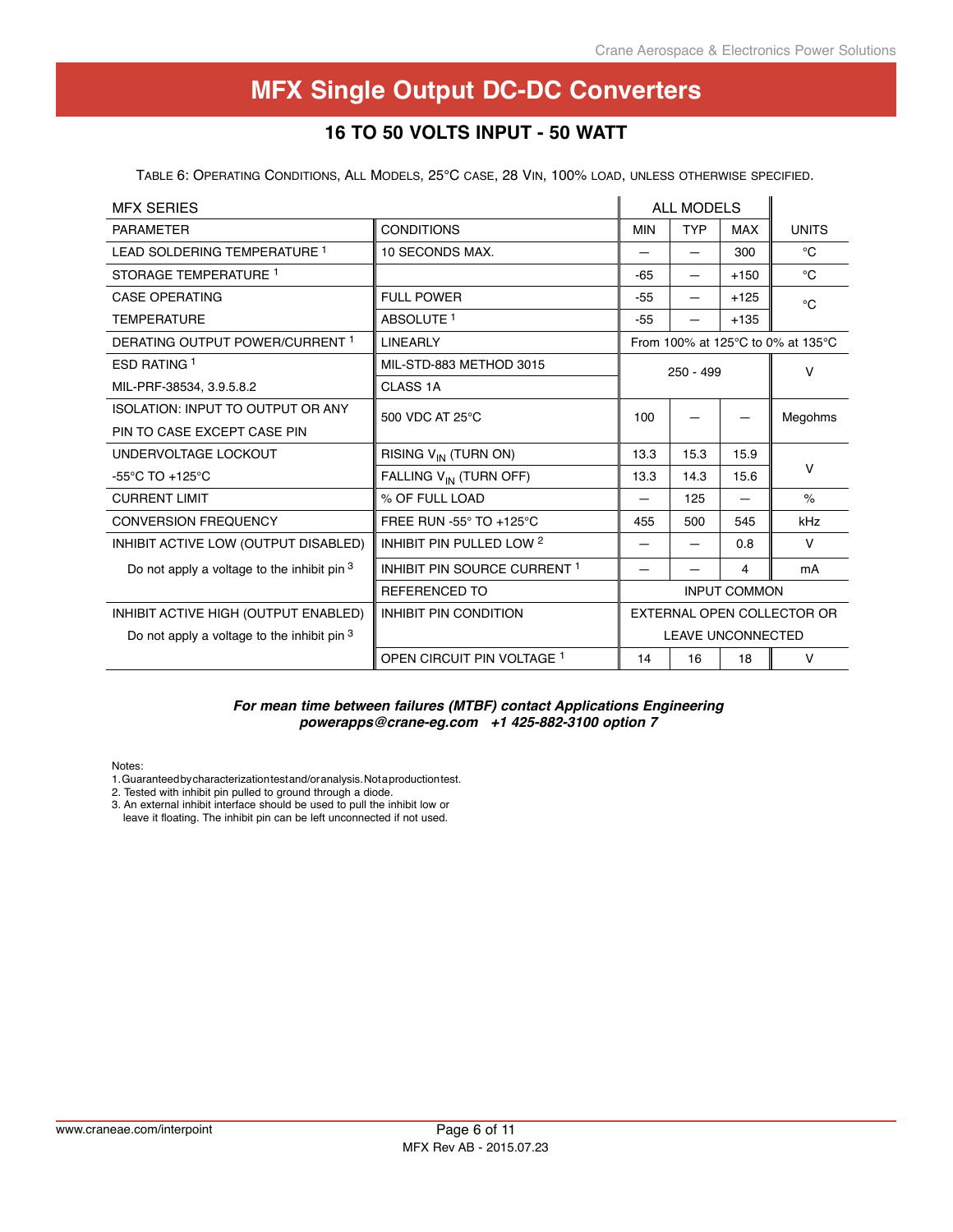# **28 Volt input – 25 Watt 16 to 50 Volts Input - 50 Watt**

Table 7: Electrical Characteristics -55°C to +125°C case, 28 Vin, 100% load, free run, unless otherwise specified.

| SINGLE OUTPUT MODELS            |                                      |                          | <b>MFX283R3S</b>         |                          |                          | <b>MFX2805S</b> |            |              |
|---------------------------------|--------------------------------------|--------------------------|--------------------------|--------------------------|--------------------------|-----------------|------------|--------------|
| <b>PARAMETER</b>                | <b>CONDITIONS</b>                    | <b>MIN</b>               | <b>TYP</b>               | <b>MAX</b>               | <b>MIN</b>               | <b>TYP</b>      | <b>MAX</b> | <b>UNITS</b> |
| <b>OUTPUT VOLTAGE</b>           | $T_C = 25^{\circ}C$                  | 3.26                     | 3.30                     | 3.34                     | 4.95                     | 5.00            | 5.05       |              |
|                                 | $T_C = -55^{\circ}C$ TO +125°C       | 3.20                     | 3.30                     | 3.40                     | 4.85                     | 5.00            | 5.15       | $\vee$       |
| <b>OUTPUT CURRENT</b>           | $V_{IN}$ = 16 TO 50 V                | $\equiv$                 | $\overline{\phantom{0}}$ | 15.15                    |                          |                 | 10         | A            |
| <b>OUTPUT POWER</b>             | $V_{IN}$ = 16 TO 50 V                | —                        | $\equiv$                 | 50                       |                          | $\equiv$        | 50         | W            |
| <b>OUTPUT RIPPLE</b>            | $T_C = 25^{\circ}C$                  | —                        | 50                       | 100                      | $\qquad \qquad -$        | 50              | 100        | $mV$ p-p     |
| 20 Hz - 10 MHz                  | $T_C = -55^{\circ}C$ TO +125°C       | —                        | 50                       | 100                      | —                        | 50              | 100        |              |
| <b>LINE REGULATION</b>          | $V_{IN}$ = 16 TO 50                  | $\overline{\phantom{0}}$ | $\mathbf{1}$             | 15                       |                          | 1.              | 15         | mV           |
| <b>LOAD REGULATION</b>          | NO LOAD TO FULL                      | $\equiv$                 | $\overline{2}$           | 30                       | $\equiv$                 | $\overline{2}$  | 30         | mV           |
| <b>INPUT VOLTAGE</b>            | <b>CONTINUOUS</b>                    | 16                       | 28                       | 50                       | 16                       | 28              | 50         | $\vee$       |
| NO LOAD TO FULL                 | TRANSIENT 1, 2                       | —                        |                          | 80                       |                          | —               | 80         | $\vee$       |
| <b>INPUT CURRENT</b>            | NO LOAD                              |                          | 60                       | 140                      |                          | 75              | 140        | mA           |
|                                 | <b>INHIBITED</b>                     | —                        | 3                        | 6                        | $\overline{\phantom{0}}$ | 3               | 6          |              |
| <b>INPUT RIPPLE CURRENT</b>     | 20 Hz - 10 MHz                       | —                        | 50                       | 150                      |                          | 50              | 150        | mA p-p       |
| <b>EFFICIENCY</b>               | $T_{C} = 25^{\circ}C$                | 85                       | 89                       | $\overline{\phantom{0}}$ | 87                       | 91              | —          | $\%$         |
|                                 | $TC = -55^{\circ}C TO +125^{\circ}C$ | 84                       | 88                       |                          | 85                       | 89              |            |              |
| LOAD FAULT 3                    | POWER DISSIPATION                    | $\equiv$                 | 9                        | 16                       | $\equiv$                 | 6               | 16         | W            |
| <b>SHORT CIRCUIT</b>            | RECOVERY <sup>1</sup>                | —                        | 13                       | 20                       | $\equiv$                 | 13              | 20         | ms           |
| STEP LOAD RESPONSE <sup>3</sup> | <b>TRANSIENT</b>                     | —                        | 120                      | 300                      | $\equiv$                 | 70              | 250        | mV pk        |
| 50% - 100% - 50%                | <b>RECOVERY</b>                      |                          | 150                      | 300                      |                          | 190             | 350        | us           |
| STEP LINE RESPONSE 1, 3         | <b>TRANSIENT</b>                     | —                        | 50                       | 265                      | $\equiv$                 | 80              | 300        | mV pk        |
| $16 - 50 - 16$ V                | <b>RECOVERY</b>                      | —                        | 130                      | 350                      | $\overline{\phantom{0}}$ | 180             | 350        | $\mu$ s      |
| START-UP 3, 4                   | <b>DELAY</b>                         |                          | 17                       | 25                       | $\overline{\phantom{0}}$ | 17              | 25         | ms           |
| <b>FULL LOAD</b>                | OVERSHOOT <sup>1</sup>               |                          | $\mathbf 0$              | 30                       |                          | $\mathbf 0$     | 50         | mV pk        |
| <b>CAPACITIVE LOAD</b>          | NO EFFECT ON DC                      |                          |                          | 3000                     |                          |                 | 3000       | <b>uF</b>    |
| $T_C = 25^{\circ}C$             | PERFORMANCE                          |                          |                          |                          |                          |                 |            |              |

Notes

1. Guaranteed by characterization test and/or analysis. Not a production test. 2. Up to 80 volt transient per MIL-STD-704 A.

3. Recovery and startup times are measured from application of the transient or change in condition to the point at which  $V_{OUT}$  is within 1% of final value.

4. Tested on release from inhibit.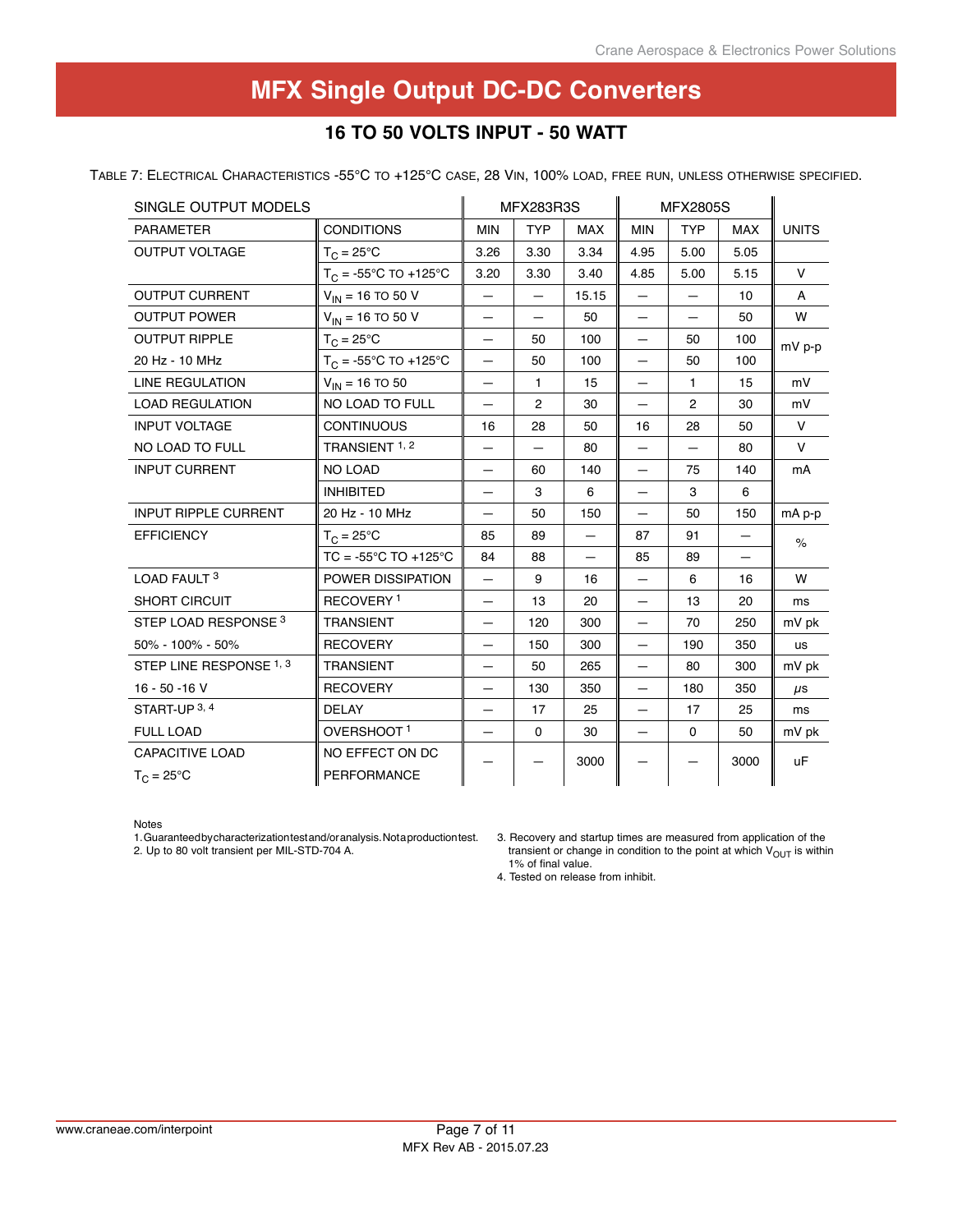### **16 to 50 Volts Input - 50 Watt**



#### BOTTOM VIEW MFX

**Weight:** 52 grams maximum

**Case dimensions in inches (mm)**

Tolerance  $\pm 0.005$  (0.13) for three decimal places ±0.01 (0.3) for two decimal places unless otherwise specified

#### **CAUTION**

Heat from reflow or wave soldering may damage the device. Solder pins individually with heat application not exceeding 300°C for 10 seconds per pin.

**Materials** Header Cold Rolled Steel/Nickel<br>Cover Kovar/Nickel Cover Kovar/Nickel<br>Pins #52 alloy/Gol #52 alloy/Gold glass compression seal Gold plating of 50 - 150 microinches included in pin diameter Seal hole 0.092 ±0.002 (3.05 ± 0.05)

Case H7 MFX S, Rev A 2015.04.21 Please refer to the numerical dimensions for accuracy.

Figure 6: MFX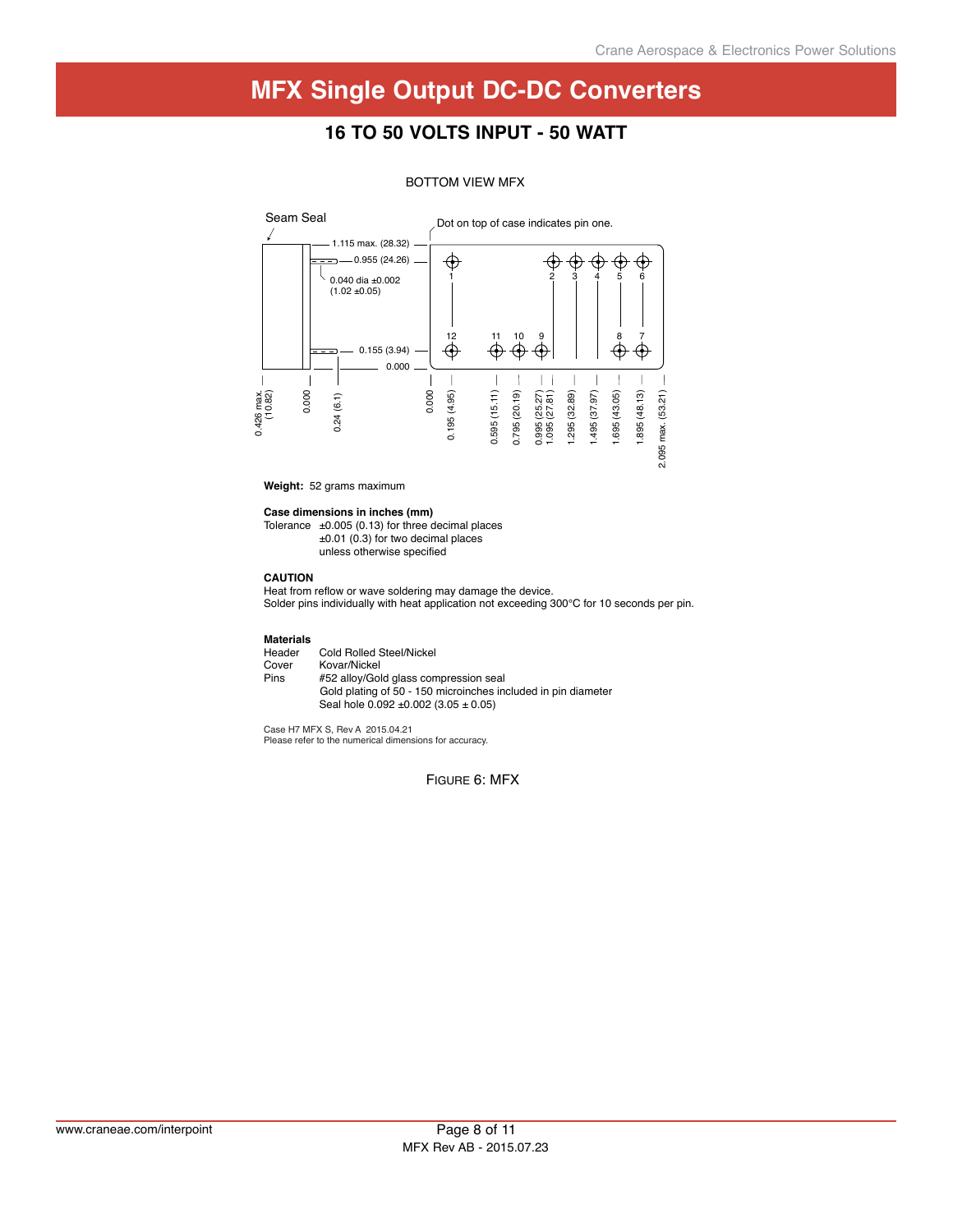### **16 to 50 Volts Input - 50 Watt**

#### BOTTOM VIEW MFX FLANGED



**Weight:** 52 grams maximum

**Case dimensions in inches (mm)**

Tolerance  $\pm 0.005$  (0.13) for three decimal places ±0.01 (0.3) for two decimal places unless otherwise specified

#### **CAUTION**

Heat from reflow or wave soldering may damage the device. Solder pins individually with heat application not exceeding 300°C for 10 seconds per pin.

### **Materials**

Header Cold Rolled Steel/Nickel<br>Cover Kovar/Nickel Cover Kovar/Nickel<br>Pins #52 allov/Gol Pins #52 alloy/Gold glass compression seal Gold plating of 50 - 150 microinches included in pin diameter Seal hole 0.092 ±0.002 (3.05 ± 0.05)

Case J7 MFX S, Rev A 2015.04.21 Please refer to the numerical dimensions for accuracy.

Figure 7: MFX Flanged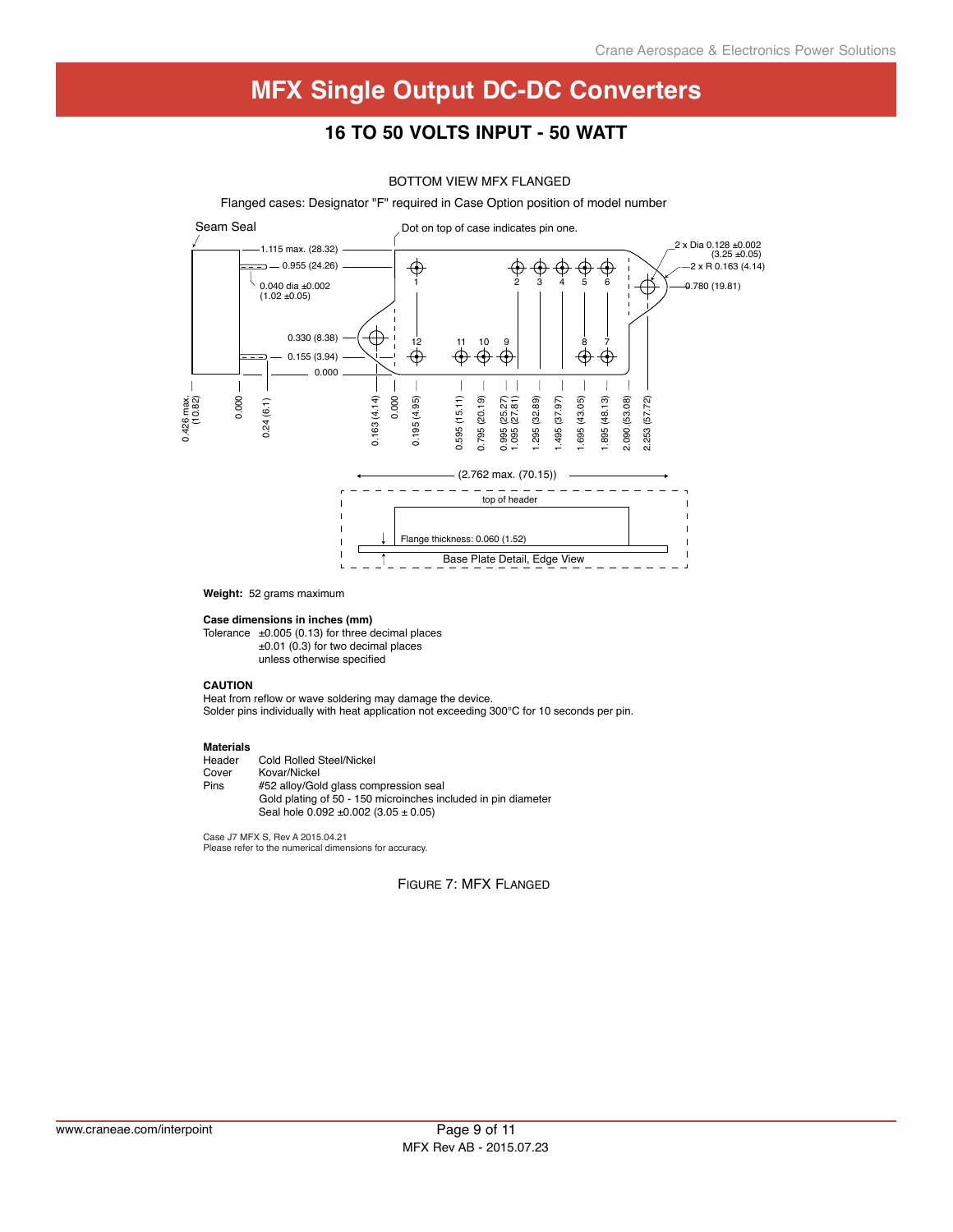### **Application Contract Contract Contract Contract Contract Contract Contract Contract Contract Contract Contract 28 Volt input – 25 Watt 16 to 50 Volts Input - 50 Watt**

# **ELEMENT EVALUATION<sup>1</sup> HIGH RELIABILITY /883 (CLASS H)**

|                                       | <b>QML</b>             |    |  |
|---------------------------------------|------------------------|----|--|
|                                       | <b>CLASS H</b><br>/883 |    |  |
| <b>COMPONENT-LEVEL TEST PERFORMED</b> | M/S <sup>2</sup>       | р3 |  |
| <b>Element Electrical</b>             |                        |    |  |
| Visual                                |                        |    |  |
| Internal Visual                       |                        |    |  |
| <b>Final Electrical</b>               |                        |    |  |
| Wire Bond Evaluation                  |                        |    |  |

Notes

1. Element evaluation does not apply to standard and /ES product.

2. M/s = Active components (microcircuit and semiconductor die).

3. P = Passive components, Class H element evaluation. Not applicable to standard and /ES element evaluation.

Table 8: Element Evaluation